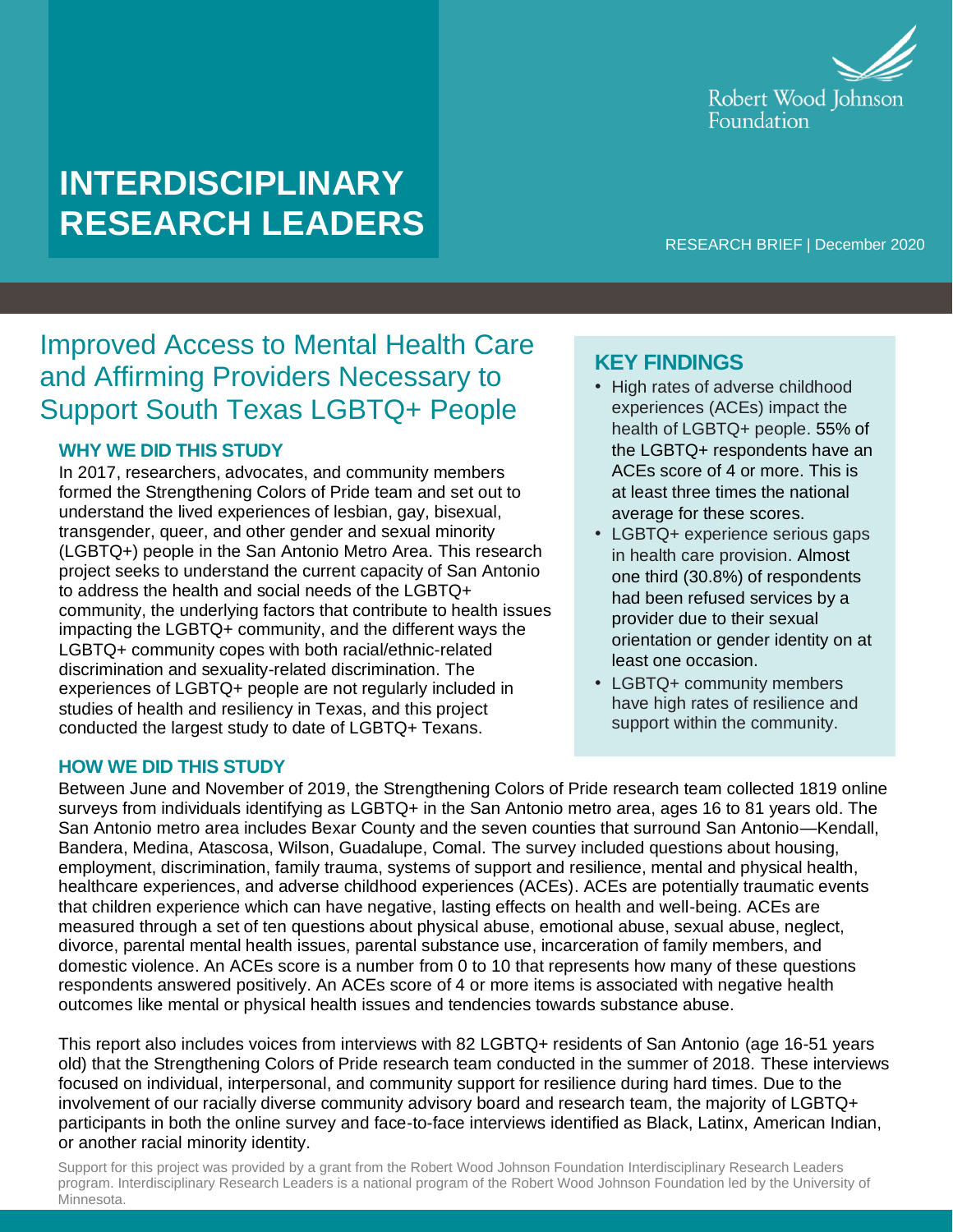

#### **WHAT WE FOUND**

Survey findings illustrate patterns of discrimination, harassment, and mistreatment that LGBTQ+ people continue to experience in all aspects of their lives, personally and professionally, publicly and privately. The findings identify large and alarming disparities between LGBTQ+ individuals and the larger San Antonio Metro Area population, disparities that are further heightened for transgender individuals, people of color, and youth. Most importantly, however, the findings also highlight the remarkable resiliency and strength of LGBTQ+ individuals and their capacity to navigate complex adversity and trauma.

#### *Family Trauma Impacts Adult Health*

High rates of family trauma and ACEs impact the health of LGBTQ+ people in San Antonio.

LGBTQ+ residents of the San Antonio metro area have significantly higher ACEs scores than the general population, which may impact adult physical and mental health. 55% of the LGBTQ+ respondents have an ACEs score of 4 or more, and 30% have a score of 6 or more. This is at least three times the national average for these scores, based on the Kaiser study of ACEs.

Readers should not conclude that ACEs create gender or sexual identity differences. Instead, LGBTQ+ children may be targeted for child abuse and neglect based on family reactions to sexuality or gender non-conformity. Transgender, non-binary, and gender nonconforming respondents reported some of the highest ACEs scores (5.7 vs 3.6 for cisgender people), suggesting that some of these adverse childhood experience like neglect may be a family response to gender nonconformity.

The measure of ACEs, however, does not include common childhood experiences that are specific to the experiences of LGBTQ+ children. Queer Adverse Childhood Experiences (Q-ACEs) is a measure being developed by this research team. Based on interviews with 82 high ACEs or low-income LGBTQ+ members of the San Antonio community, we developed questions about

## **"I consider myself a resilient person because in a nutshell, I keep going."**

**–** *Tiara, 25, Black Bisexual Cisgender Woman*